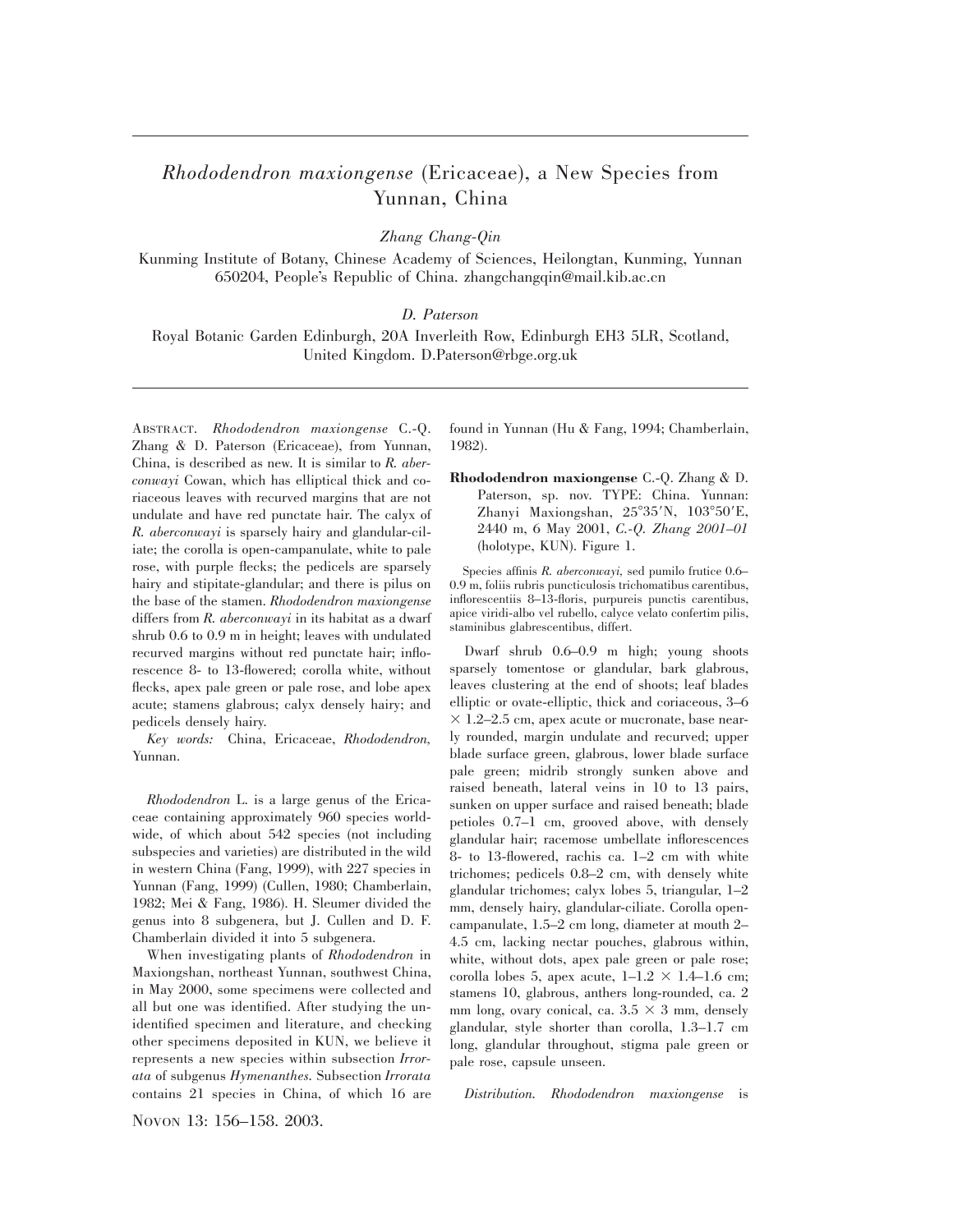

Figure 1. *Rhododendron maxiongense* C.-Q. Zhang & D. Paterson. —A. Inflorescence. —B. Petiole showing setose glandular hair. —C. Acute apex of corolla lobes. —D. Pedicel and calyx hair. —D-1. Pedicel glandular hair. —E. Stamen. —F. Gynoecium. All drawn from the type collection, *C. Q. Zhang 2001–01,* by Yang jian-kun.

known only from Zhanyi County, northeast Yunnan, China. This species grows on slopes of open *Pinus yunnanensis* Franchet var. *pygmaea* (J. R. Xue) J. R. Xue forests at 2440 m above sea level.

*Rhododendron maxiongense* resembles *R. aberconwayi*: both are evergreen shrubs with open-campanulate flowers, from northwest Yunnan, China. However, the latter species differs in its larger habit (1.5 to 2.5 m high); inflorescence with 6 to 12 flowers, and its corolla with purple flecks inside and emarginated lobes; the base of the stamen has pilus.

Morphologically, *Rhododendron maxiongense, R.*

*aberconwayi,* and 17 other species including *R. irrorata* Franchet and *R. agastum* Balfour f. & W. W. Smith all belong to subsection *Irrorata.* These are shrubs or small trees; bark rough; young shoots stipitate-glandular; leaves ovate to elliptic or oblong, lower surface usually glabrous when mature but with persistent punctate base with a thin veil of dendroid hairs embedded in a surface film; inflorescence lax or dense, 4- to 20-flowered; rhachis 5–10(–35) mm, calyx minute or cupular, with broad lobes and up to 6 mm long. Corolla 5- to 7-lobed, tubular to open-campanulate, with or without nectar pouches, white (rarely yellow) to mauve or deep